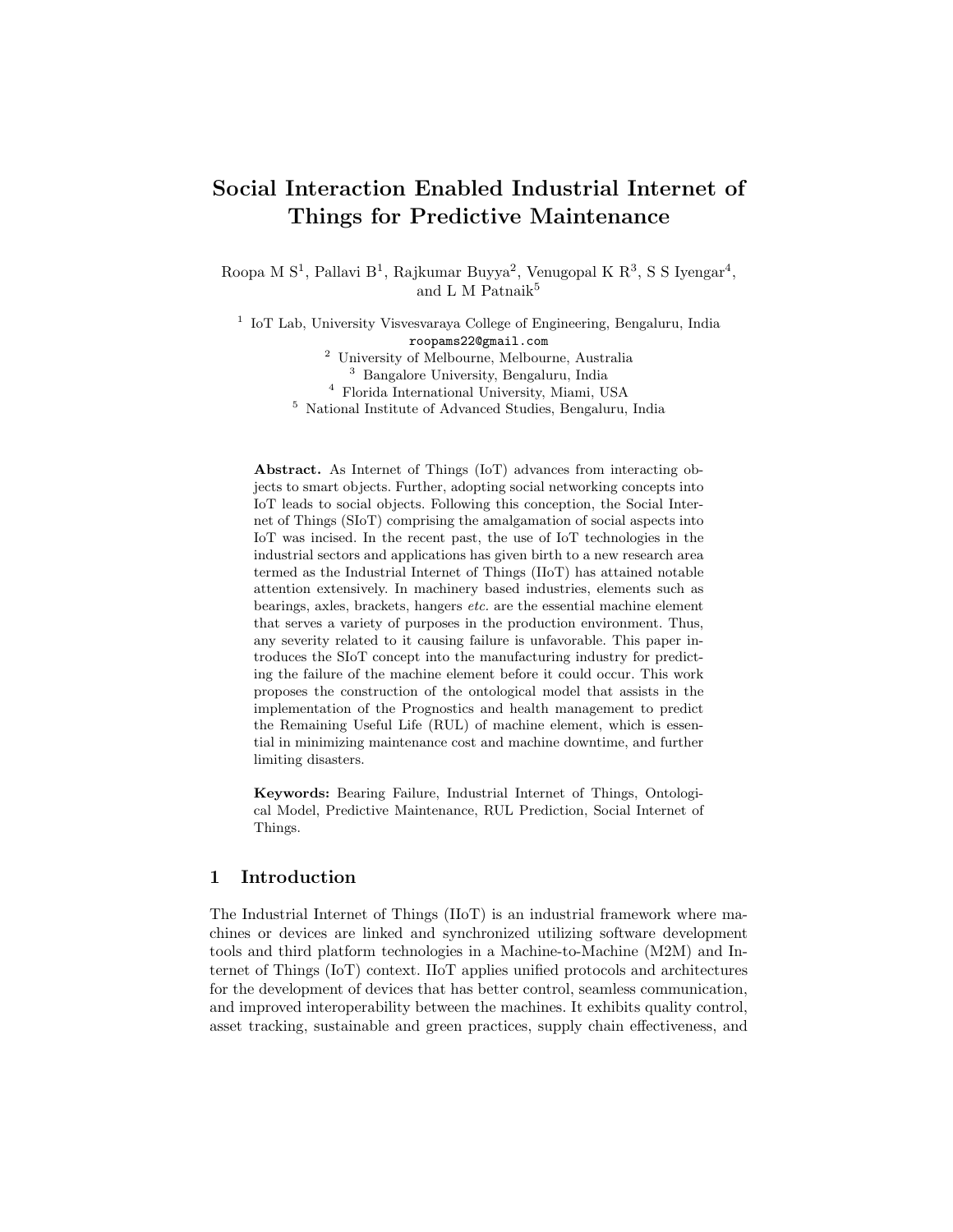supply chain traceability. All this leading to Predictive management in the industrial settings where data from embedded sensors and connected devices are gathered and exchanged intelligently. In industries with a high risk of human error, IIoT comes as a boon, where the precision level that is achieved through IIoT plays a prominent role in Industrial predictive maintenance [\[1\]](#page-10-0).

Predictive Maintenance (PdM) is a strategy that deals with maintenance issues, given the increasing need to reduce the maintenance cost and machine downtime. Predictive maintenance relies mainly on sensors to monitor the machine and detect when a critical piece of machinery is close to failure. In machinery domain, machine elements plays a crucial role in the production environment, hence predicting its Remaining Useful Life (RUL) to avoid the severity of failure benefits [\[2\]](#page-10-1). To predict the RUL of a machine element is still a significant challenge task, as it depends on several factors that cannot be measured and analyzed quantitatively. To enhance the accuracy in the prediction of machine elements RUL and the factors that affect its failures becomes a critical issue and has attracted a large number of prognostic researchers [\[3\]](#page-10-2).

The Social Internet of Things (SIoT) is a thriving research field that emerged as a result of the integration of social networking concepts with IoT. SIoT is an interaction paradigm where the objects establish social relations with various objects and users to achieve a common goal [\[4](#page-10-3)[–6\]](#page-10-4). Integrating SIoT concept into the Industrial Internet of Things advances the machines with the formation of social relationships supporting the human-machine communications and machine-machine interactions. The idea of utilizing SIoT in Industry is named as Social Internet of Industrial Things (SIoIT). SIoIT conceptualizes the application of social behavior to intelligent assets (refers to machines or machine parts, the term asset, machine, and resources are used interchangeably) that are connected with actuators, sensors, or any identification technology [\[7\]](#page-11-0). In SIoIT relationships are built among the industrial assets according to the rules set by the asset relationships.

#### 1.1 Motivations:

Predictive Maintenance is the recent research topic that determines the probability of failure of a machine before it could occur and allows industries to progress from a repair and replacement model to a predict and fix maintenance model. For a long time, we have been tending issues in the machinery when they crop up instead of thwarting them, which immensely affects the expenses and endeavors to fix the assets. If the prediction of these issues are made based on the historical data, there can be mitigation in the costs and finer allocation of resources related to the unplanned maintenance. With the introduction of the Industrial Internet of Things (IIoT), it enables us to enhance efficiency and production quality.

The proposed PdM in SIoIT is based on the number of social relationships defined between assets and the actors (human operators). These relationships are used to predict the failure of the machine element and notify the prediction to the maintenance or repair personnel. Meanwhile, the sensor readings are examined over time to learn the relationship of the machine element.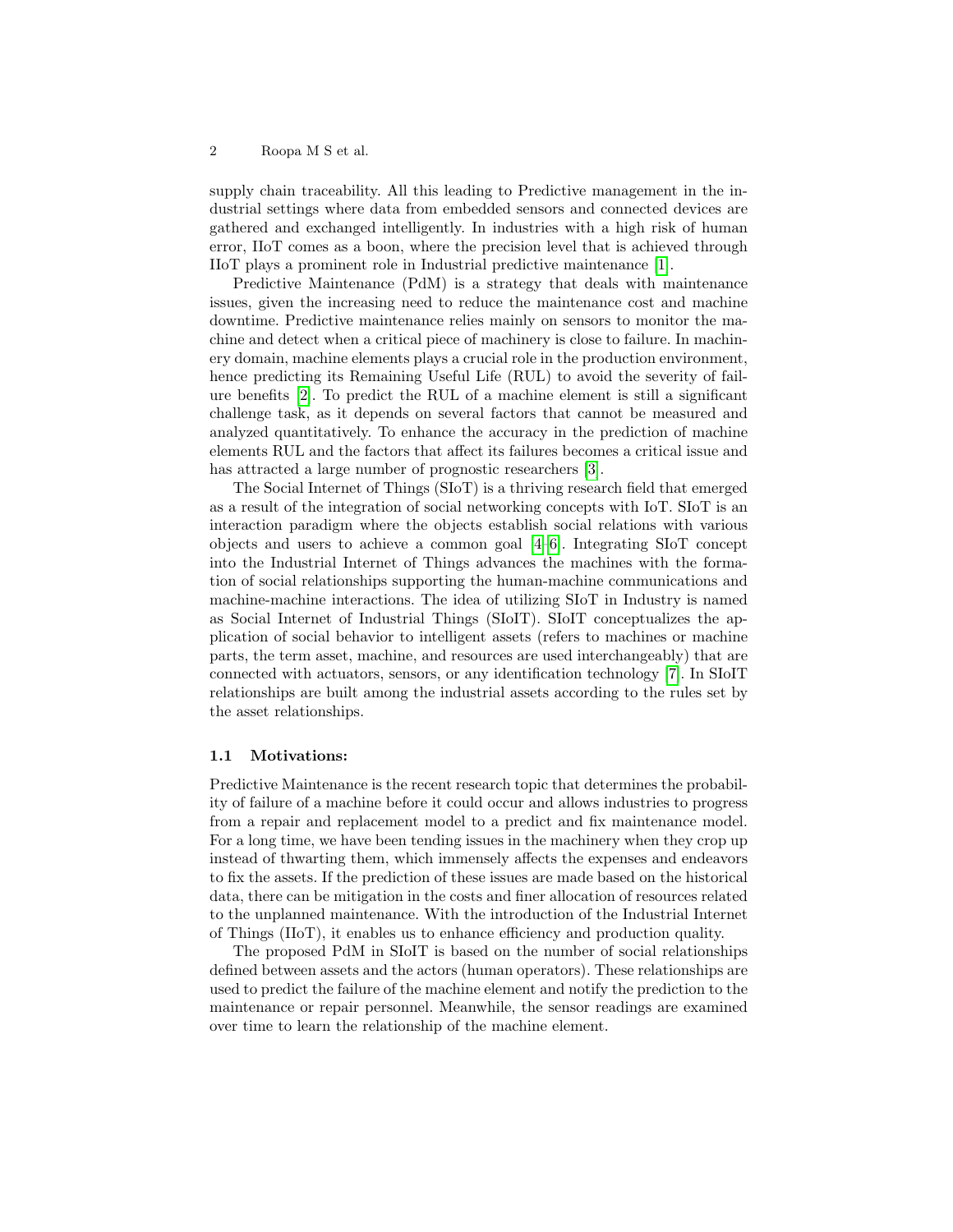#### 1.2 Contributions:

The main contributions of this paper include the following:

- 1. PdM-SIoIT Architecture: An overview of Predictive Maintenance based SIoIT Architecture to detect the failure condition and predict the remaining life of the assets in industries.
- 2. Social Relationship Ontology for Predictive Maintenance: We construct an ontological model to describe various relationships in the prediction of multiple factors that might cause the failure of machine elements based on the obtained data points collected over time through different sensors. The RUL prediction and the health management of machine elements are based on continuous monitoring, and if any discrepancies are observed in the specified threshold, it sends alerts conforming to predefined rules.

#### 1.3 Organization:

The rest of the paper is organized as follows. A brief summary of related works in Industrial IoT, Social IoT, and ontology model is discussed in Section 2. Predictive Maintenance based SIoIT Architecture to detect the failure condition and predict the remaining life of the machine assets is explained in Section 3. The ontology model for predictive maintenance in SIoIT is discussed in Section 4. Section 5, emphasizes on the implementation of the proposed Predictive Maintenance based SIoIT with the aid of a scenario, simulation setup and results. The concluding remarks are presented in Section 6.

### 2 Literature Survey

In this section, we present the state-of-the-art research works in the field of predictive maintenance in IIoT, SIoT, and ontology-based fault diagnosis methods.

Vianna et.al., [\[13\]](#page-11-1) have developed a predictive line maintenance optimization strategies subjected to multiple wear conditions in aeronautic systems. It utilizes a Kalman filter technique to calculate trends of degradation and wear values in future. A case study is carried out considering field prognostics data of various hydraulic systems for prediction. The limitation is that the states and variances of the model cannot be combined and shared among different models.

Wu et al., [\[14\]](#page-11-2) have presented Hidden markov model based on cluster K-PdM for RUL prediction and estimation of machinery deterioration supported by multiple KPIs (Key Performance Indicators). An experimental approach is applied to exhibit its application on the PHM08 dataset.

Yan *et al.*, [\[15\]](#page-11-3) have proposed a framework to predict the RUL of Key components in a CNC machine. It exploits single and multiple source data models and employs a vibration signal to estimate the performance and forecast the remaining life. The limitation is deep learning techniques to examine big industrial data were not adopted.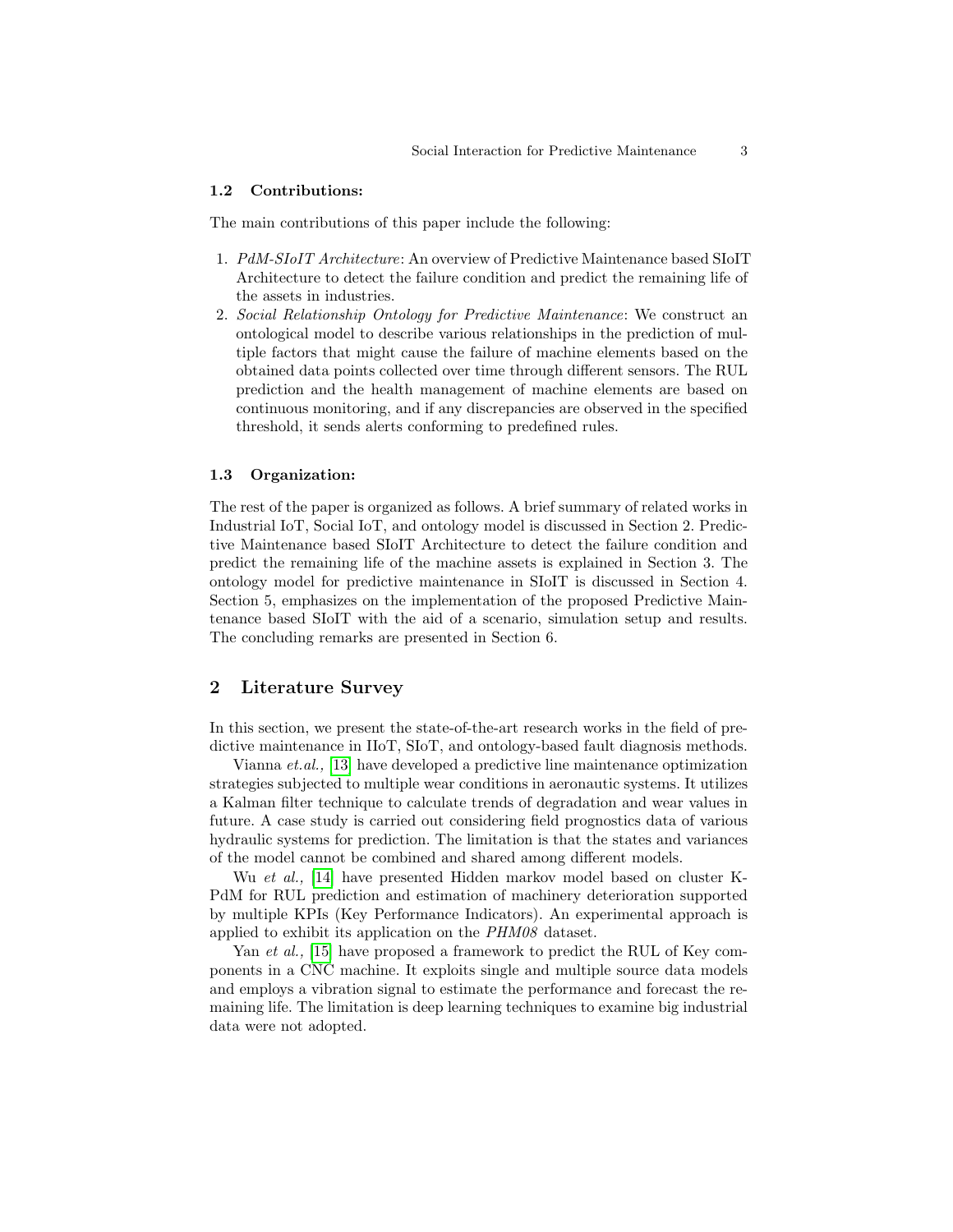Wang *et al.*, [\[16\]](#page-11-4) have explored a cloud-based model for predictive maintenance using a mobile agent approach. It enables appropriate information utilization, distribution, and acquisition for improved accuracy and reliability in the prediction of remaining service life, fault diagnosis, and maintenance scheduling of various Induction motors.

Swamy *et al.*, [\[9\]](#page-11-5) have developed a health-centric tourism recommender system. It is developed on an ontology framework, which can advise the availability of food based on climate attributes using user's personal favourite and nutritive value. Semantic ontologies connect the difference between various user-profile information. The real-time IoT-based healthcare support system is used to evaluate different food recommendations.

Cao et al., [\[10\]](#page-11-6) have proposed an approach that combines fuzzy clustering and semantic technologies to understand the significance of a machine's failure based on the obtained classical data. A case study on a real-world industrial data set is developed to estimate the suggested method's utility and effectiveness.

Wen *et al.*, [\[11\]](#page-11-7) have provided an ontology model for fault in the mechanical diagnosis system. It is based on the Resource Space Model(RSM). Protégé 4 is used to make an ontological model for diagnosing AC motor defects. However, for mechanical fault diagnosis, this ontological model cannot be used.

Xu et al., [\[12\]](#page-11-8) have proposed an ontology-based failure diagnosis technique that overcomes the complexity of learning a sophisticated fault diagnosis information. It additionally provides a comprehensive procedure for fault diagnosis of loaders. The ontology model is highly expansible; because the components of the model like classes, individuals, and properties in the failure diagnosis can be greatly enhanced and updated.

Jung et al., [\[18\]](#page-11-9) have proposed a model that captures the Spatio-temporal attributes along with assorted co-usage data varieties to predict the relationship between different objects. It explains the entropy and distance-based social strength computations among objects. It portrays the structure of the SIoT model to IoT that offers navigation of networks, which includes adaptation and effective objects discovery and services like human-centric social networks. However, it does not include how it has to deal with the strengthening of social connections as well as time-related deterioration. Further, numerous domains large data sets can also be used.

## 3 SIoIT Architecture for Predictive Maintenance (PdM-SIoIT)

In this section, we present the SIoIT Architecture for Predictive Maintenance and design an RUL Predictor Engine, which can be applied to a production environment in the industries to examine the assets existing condition and predict its remaining life before entering into practical failure.

The proposed PdM - SIoIT Architecture follows the three-layer system constructed from the base layer, network layer, and application layer, as shown in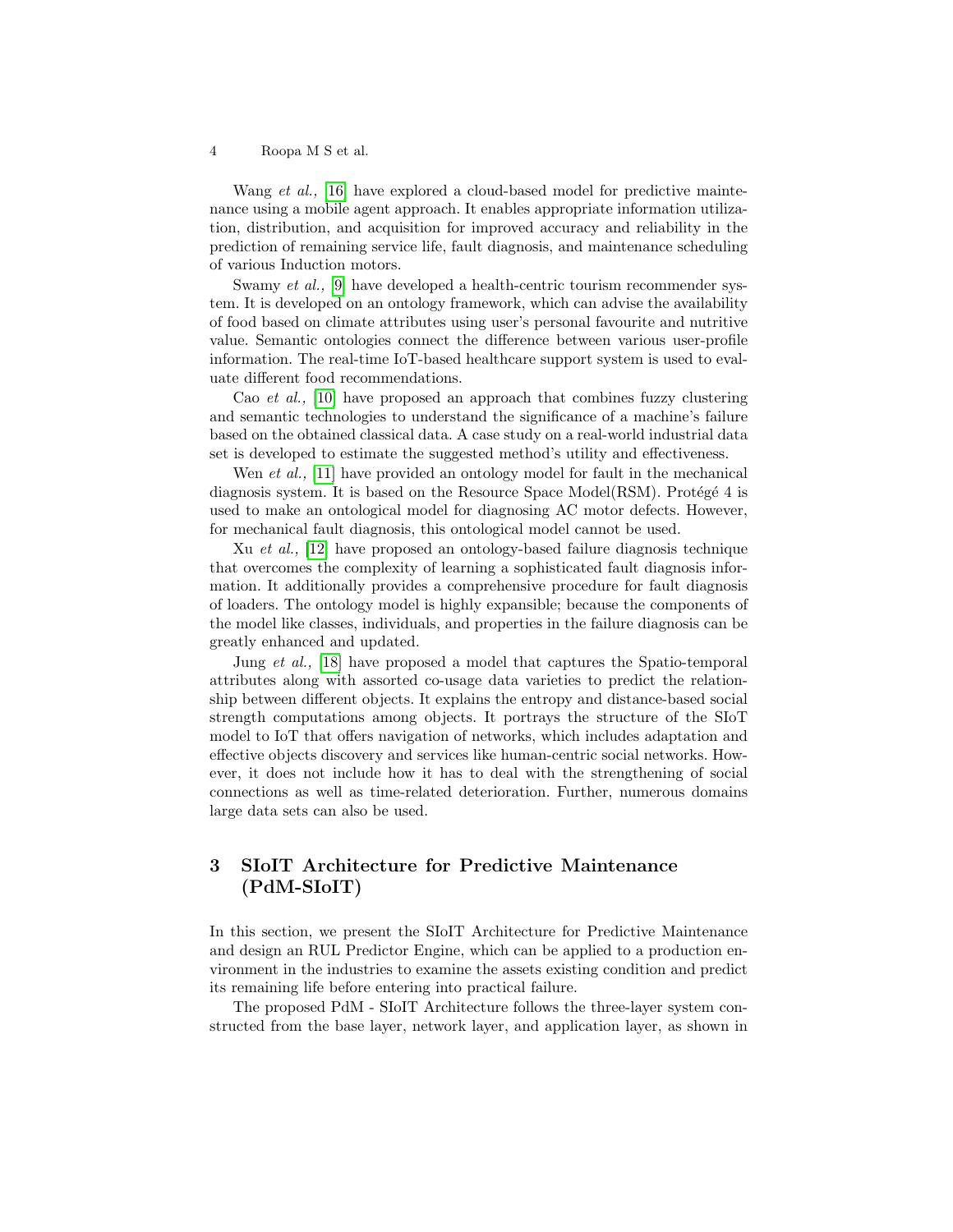Fig. [1.](#page-4-0) The base layer includes manufacturing assets embedded with identification tags, sensors, and actuators. The second layer is the network layer, which is used for connectivity to cellular networks, GPS, WLANs, or Internet as required. The Application layer consists of two sub-layers: Interface Sub-Layer and SIoIT Component Sub-Layer.



<span id="page-4-0"></span>Fig. 1. PdM-SIoIT Architecture

The primary constituents of PdM - SIoIT is positioned in the SIoIT Component sub-layer of the application layer. It includes RUL Predictor Engine, Social Agents, Relationship Management, Profile Management, Security and access control, Performance Management, Semantic Engines, Ontologies, and Data/Metadata Repositories. The Interface Sub-Layer of the application layer consists of Industrial Applications, Machine Interface, Human Interface, and Service APIs to access the IIoT applications using different devices. The RUL Predictor Engine is an essential component of PdM-SIoIT Architecture that predicts the remaining life of the machine assets in industries. The taxonomy of RUL Predictor is illustrated in Fig. [2.](#page-5-0) The operation of the assets varies for different materials that provide preventive action and its threshold limit to predict the remaining useful life. The predictive methods are applied to collect and analyze the data from sensors embedded on the machine elements. The data is collected based on different parameters such as temperature, vibration, load, lubrication level. When the parameters exceed the specified threshold limit, the machine's failure is predicted in the mere future. Once a prediction is made, the necessary action will be taken to avoid failure in the future. The health management of the assets are performed when a failure is recognized; if the health state indicates a practical failure, then request for an OBM(Operation based maintenance) scheduling. Ultimately, when the maintenance interruption is finished, new data obtained in such interruption is added or updated in the assets data and in the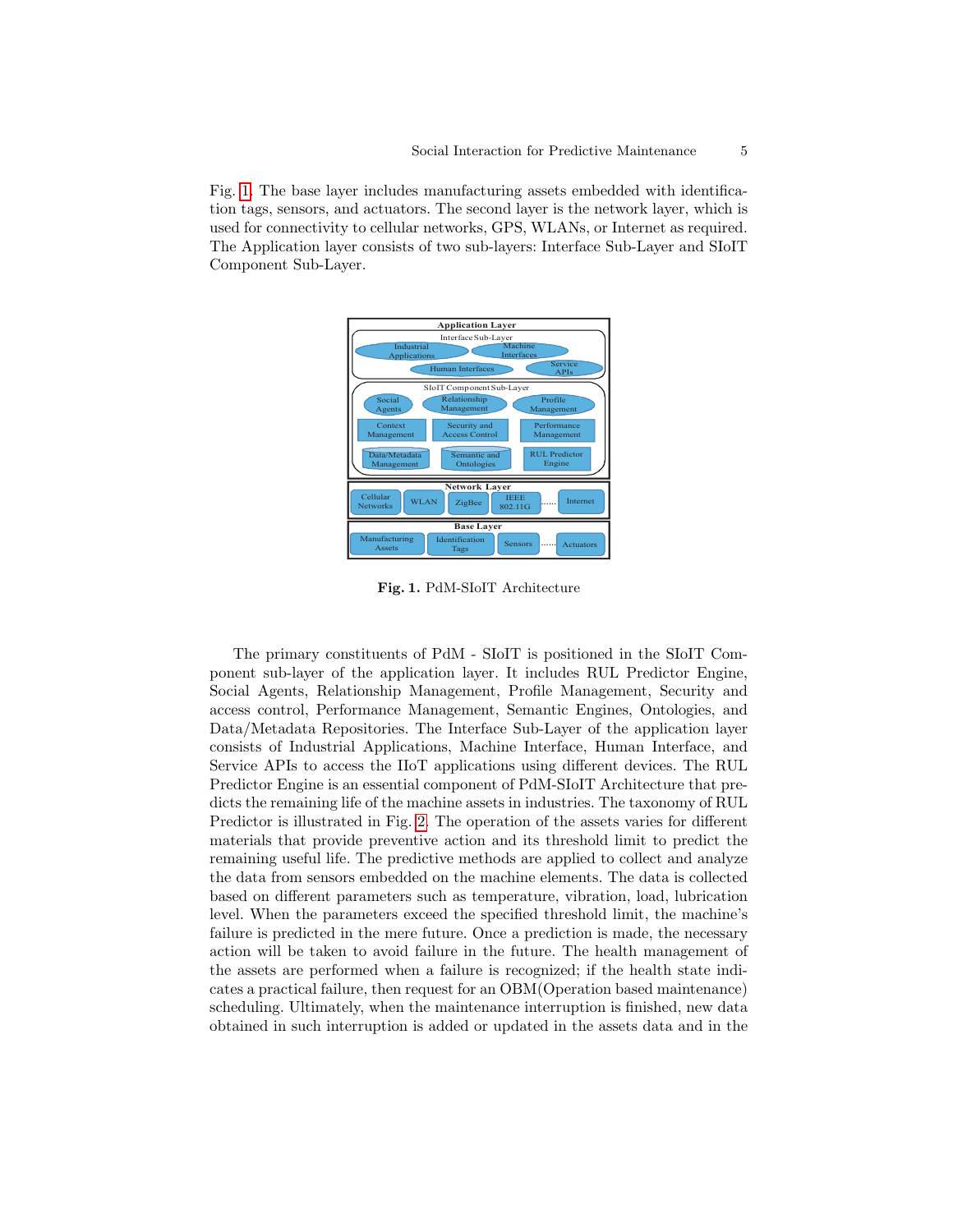parameters of the predictive techniques to proceed with the Prognostics Health Management cycle.



<span id="page-5-0"></span>Fig. 2. Taxonomy of Remaining Useful Life (RUL) Predictor

### 4 Ontology Model for PdM-SIoIT

The ontological model is a structure that defines relationships between classes and subclasses existing in a domain. It analysis data to transfer information for granting decisions regarding the RUL of a mechanical element, before failure occurs. Each asset in the industry is associated with software agents that fulfill several computing essentials of the machine elements, such as managing relationships among the assets and the human operators [\[8\]](#page-11-10). We define various relationships that predict the failure of the machine and notify the prediction to the actors like maintenance or repair personnel who interact with the devices. Various relationships can be established among the assets and actors, which are enumerated as follows.

- 1. Coercion object relationship  $(COR)$ : enables machines to intimate the maintenance personnel that machine element has crossed its specified fatigue limit, which might cause fatigue failure.
- 2. Torrid Object Relationship  $(TOR)$ : is established between a temperature sensor and the maintenance team to take immediate action when the temperature exceeds its maximum limit, to avoid overheating of machine elements.
- 3. Corrosion Object Relationship (CROR): When the machine elements are exposed to corrosive fluids or corrosive atmosphere, it forms a CROR with Saddle type eddy current sensor, and then the information is transferred to the technician.
- 4. False Brinell Object relationship (FBOR): When excessive external vibration occurs, a False Brinell Object relationship is established between the vibration sensor and the maintenance team to avoid false brinelling on the machine elements.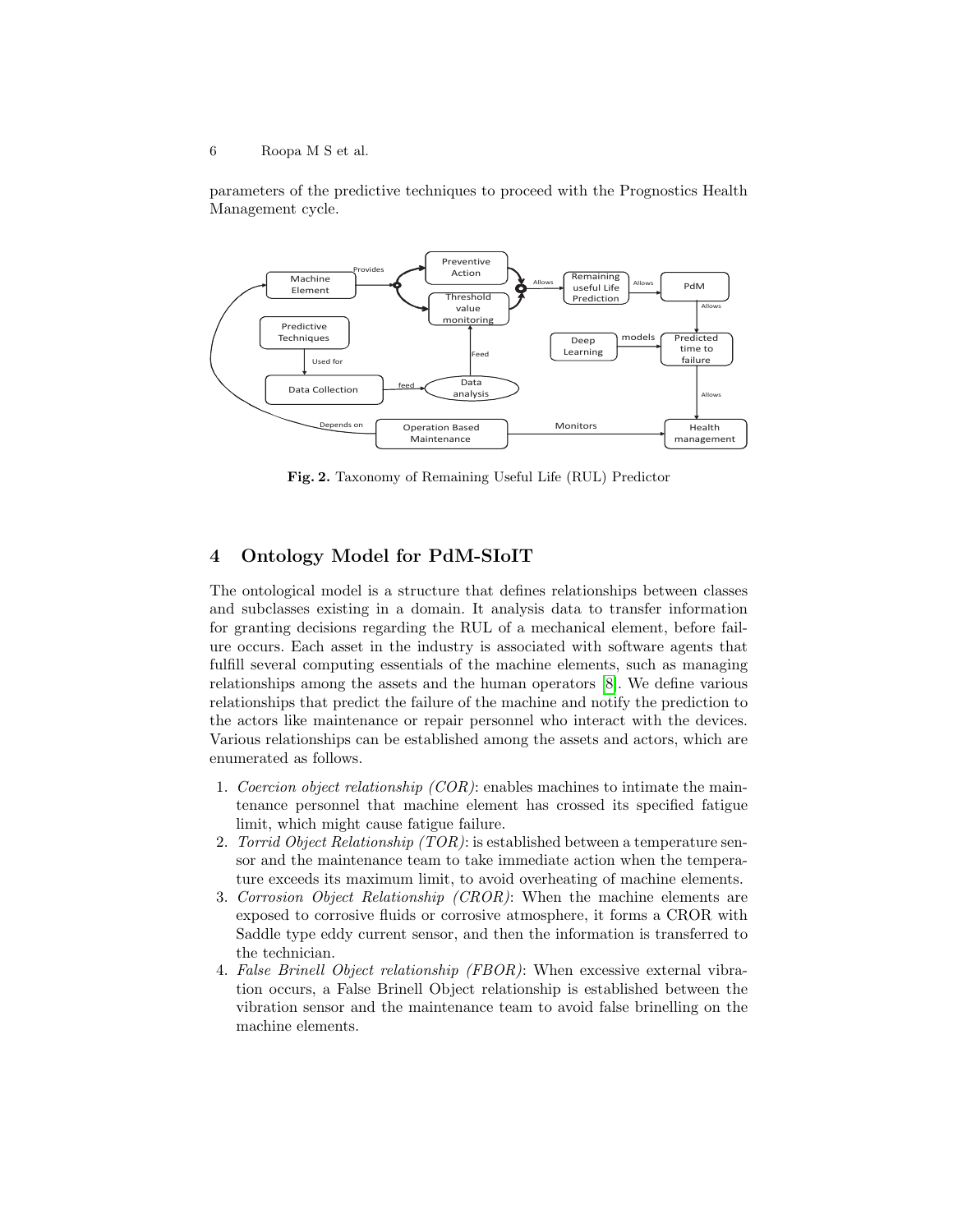

<span id="page-6-0"></span>Fig. 3. Ontology Model for Predictive Maintenance

- 5. True Brinell Object relationship (TBOR): When the load exceeds the elastic limit of the ring material, a True Brinell Object relationship is established between the vibration sensor and the maintenance team to avoid true brinelling on the machine elements.
- 6. Spalling Object Relationship  $(SOR)$ : is formed between the UV sensor and technician when there is a marked increase in the vibrations generated by the machine elements.
- 7. Back Freight Object Relationship (BFOR) : When the load is induced in the opposite direction, a BFOR is established between an Infrared sensor and maintenance personnel to avoid early failure of machine elements.
- 8. Withered Object Relationship (WOR) is established between smart oil sensors and lubrication experts when the required lubrication is not supplied to the machine element, which might cause excessive wear of balls and cages.
- 9. Defile Object Relationship (DOR): When there is contamination in the operating area, a DOR is Formed between the RPM (Revolutions Per Minute) sensor and the maintenance team to avoid machine element dents.

The ontological model for predictive maintenance and its components is as shown in Fig. [3.](#page-6-0) The components of the model includes machines, sensors, machine element, actors, analyzer, and RUL Predictor. The model is constructed in the Industrial domain, studying machine elements such as bearings, brackets, axles, hangers etc. The RUL Predictor utilizes the information from other components and thereby predicts the Remaining life of Key machine element much ahead the actual failure occurs. In the ontology model, the object properties represent the links between components; and the data properties describe the values of the components. The ontology elements such as object and data properties for predictive maintenance is detailed in Table [1.](#page-7-0)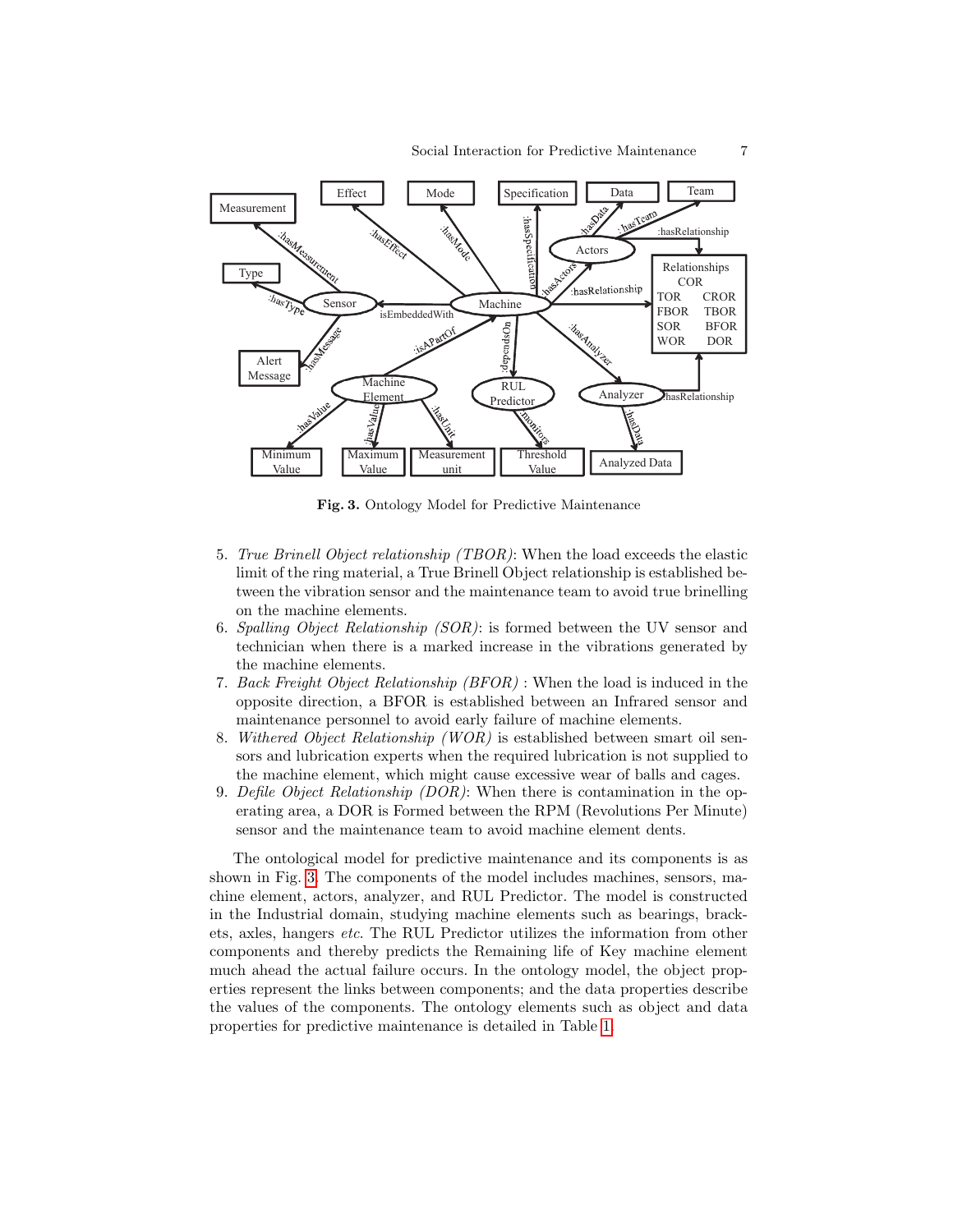|                   | Properties                         | Domain                          | Description                                                                                                                 |
|-------------------|------------------------------------|---------------------------------|-----------------------------------------------------------------------------------------------------------------------------|
|                   | hasMode                            | Machine                         | Represents the mode of machinery<br>operation.                                                                              |
|                   | hasEffect                          | Machine                         | Identifies the effect of failure.                                                                                           |
| Object Properties | hasMeasurement                     | Sensor                          | Measures the threshold values.                                                                                              |
|                   | hasCause                           | MachineElement                  | Determines the cause of an element                                                                                          |
|                   |                                    | failure                         | failure.                                                                                                                    |
|                   | hasType                            | sensor                          | Represents different types of sensors<br>used.                                                                              |
|                   | isPartOf                           | Machine/Machine<br>Element      | Identifies the part that might get af-<br>fected.                                                                           |
|                   | isIdentifiedWith                   | Symptoms/effects                | Rectifies the variations in normal rou-<br>tine operations of a machine.                                                    |
|                   | hasSpecification                   | Machine                         | Provides the machine specifications.                                                                                        |
|                   | hasAnalyzedData                    | Analyzer                        | Analyzes the data obtained from sen-<br>sor.                                                                                |
|                   | hasData                            | Actor                           | Represents the available predicted<br>data.                                                                                 |
|                   | has Team                           | Actor                           | Represents the different types of ac-<br>tors.                                                                              |
|                   | isEmbeddedWith                     | Machine                         | Represents that the machines are em-<br>bedded with different types of sen-<br>sors.                                        |
|                   | hasRelationship                    | Machine, Actors<br>and Analyzer | Represents the relationships between<br>actors and machine elements.                                                        |
|                   | dependsOn                          | Machine                         | Machine depends on predictor for<br>RUL prediction.                                                                         |
|                   | monitors                           | <b>RUL</b> Predictor            | Monitors the threshold value for RUL<br>prediction.                                                                         |
|                   | Minimalvalue                       | MachineElement                  | The minimum value under which an                                                                                            |
|                   | MaximumValue                       | MachineElement                  | element can operate normally.<br>Represents the maximum value which $% \mathcal{N}$<br>causes failure of a machine element. |
|                   | MeasurementUnit                    | Machine Element                 | measurement has different<br>Every<br>units.                                                                                |
| ata Properties    | AlertMessage                       | Sensor                          | Alerts when specific threshold is<br>reached.                                                                               |
|                   | FatigueLimit                       | Machine Element                 | The load an element can accept.                                                                                             |
| ≏                 | MaximumTemperature Machine Element |                                 | Maximum temperature condition an<br>element can reach.                                                                      |
|                   | VibrationValue                     | Machine Element                 | The speed at which a an element can<br>operate.                                                                             |
|                   | ContaminationLevel                 | Machine Element                 | The limit of contamination which<br>does not affect an element operation.                                                   |
|                   | $LubricationLevel$                 | Machine Element                 | The minimum lubrication level an el-<br>ement should maintain.                                                              |
|                   | Loadtype                           | Machine Element                 | The type of load on machine element.                                                                                        |
|                   | <b>BrinellEffect</b>               | Machine Element                 | The effect of different loads on an el-<br>ement is measured.                                                               |
|                   | Threshold Value                    | RUL Predictor                   | Life Span of a machine element.                                                                                             |

### <span id="page-7-0"></span>Table 1. Object and Data Properties for Ontology Model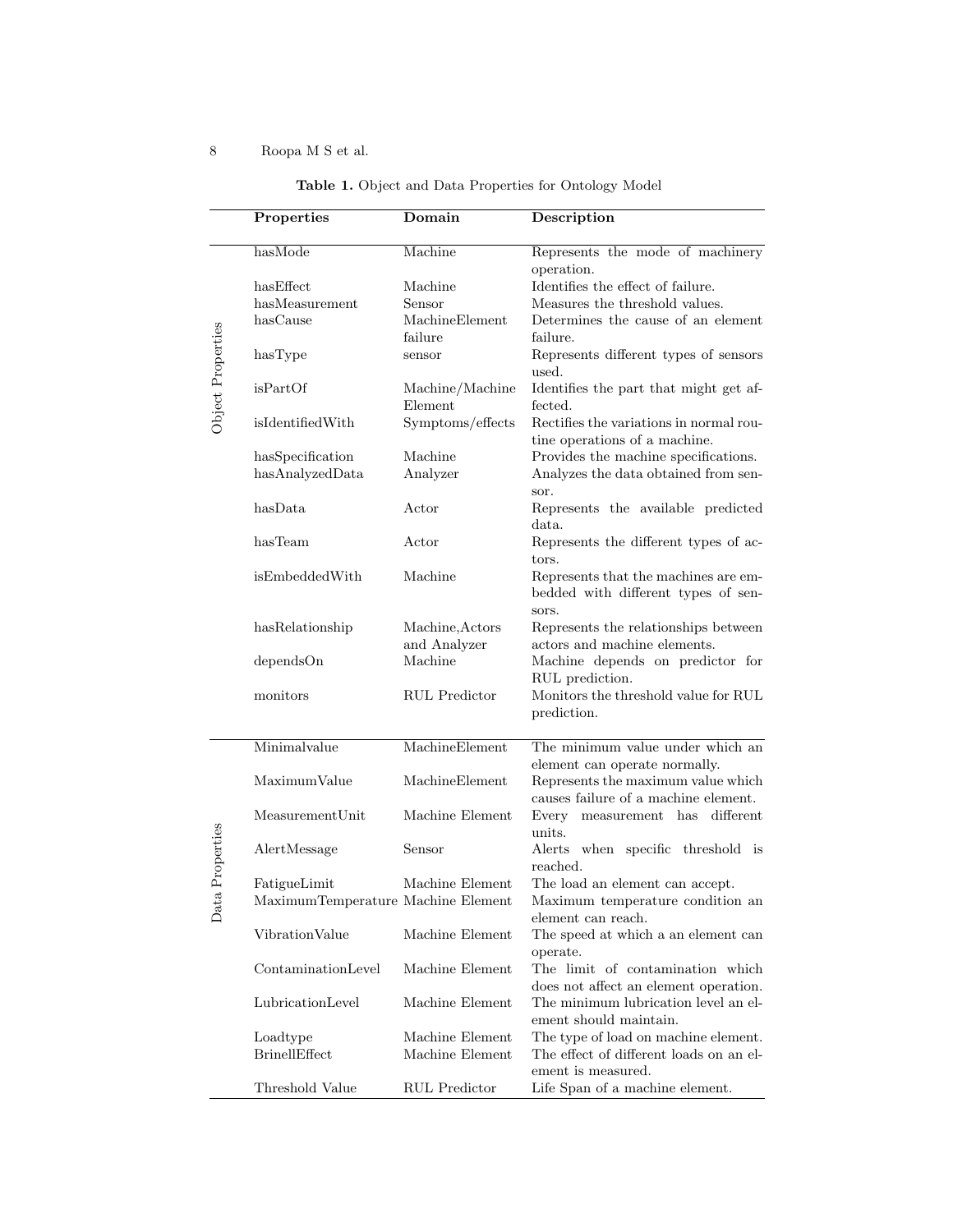### 5 Implementation of PdM-SIoIT

In this section, we present an overview of the feasible implementation of the designed PdM-SIoIT architecture by an illustration under multiple wear conditions of assets and the simulation setup.

### 5.1 A Scenario:

A bearing is a machine component that minimizes friction among moving parts, forcing relative motion to merely the desired motion. Bearing facilitates free rotation around the fixed axis of the moving parts or a free linear movement. The bearing usually does a pretty excellent job of managing the moving parts; however, when a bearing fails, the outcomes can be catastrophic [\[21\]](#page-11-11). Bearing fail unexpectedly and untimely, despite planning and maintenance. The primary reasons of damage and unexpected bearing failure for all bearing types are overheating, overloading, improper lubrication, excessive external vibration, contamination etc. [\[17\]](#page-11-12), they are discussed as follows:

- 1. Overloading: When the bearing is at a speed of 2200 rpm, the maximum load it can accept is approximately 47620 Newton; if the load exceeds, there will be the formation of irregular spiderweb-like cracks and craters in the overlay surface which causes bearing failure.
- 2. Excessive External Vibration: When Bearings in a machine experiences vibration above 3200 rpm, the bearing might face true and false brinel, which might cause bearing failure due to excessive vibrations.
- 3. Contamination: A bearing that is typically contaminated beyond 1141 Megapascal causes denting of the bearing, and balls emerged from high vibration and wore, leading to bearing damage.
- 4. Overheating: Temperature above 400  $\degree$ F anneals the ring and ball materials of bearings. Excessive heat can cause serious problems, resulting in machine failure and hours of downtime.
- 5. Improper Lubrication: Minimum Lubrication level of a must be maintained at 1.97 Micrometer, the bearing is serviced either according to a schedule or when the lubricant goes below the specified minimum level.
- 6. Life Span: The life of a bearing depends on the load and the speed at which it operates. Most of the bearings last approximately 8 to 12 years.

### 5.2 Simulation Setup and Results:

As IoT enabled Industrial setting has not been extensively implemented to date, the experiment of such an ecosystem is deployed on Node-RED [\[19\]](#page-11-13), an opensource simulation and modeling tool. Table [2](#page-9-0) presents the complete information of the varieties of sensors deployed along with the threshold limit exerted for each of the bearing failure types. The performance of the bearing is monitored continuously and if any discrepancy is observed in the specified threshold the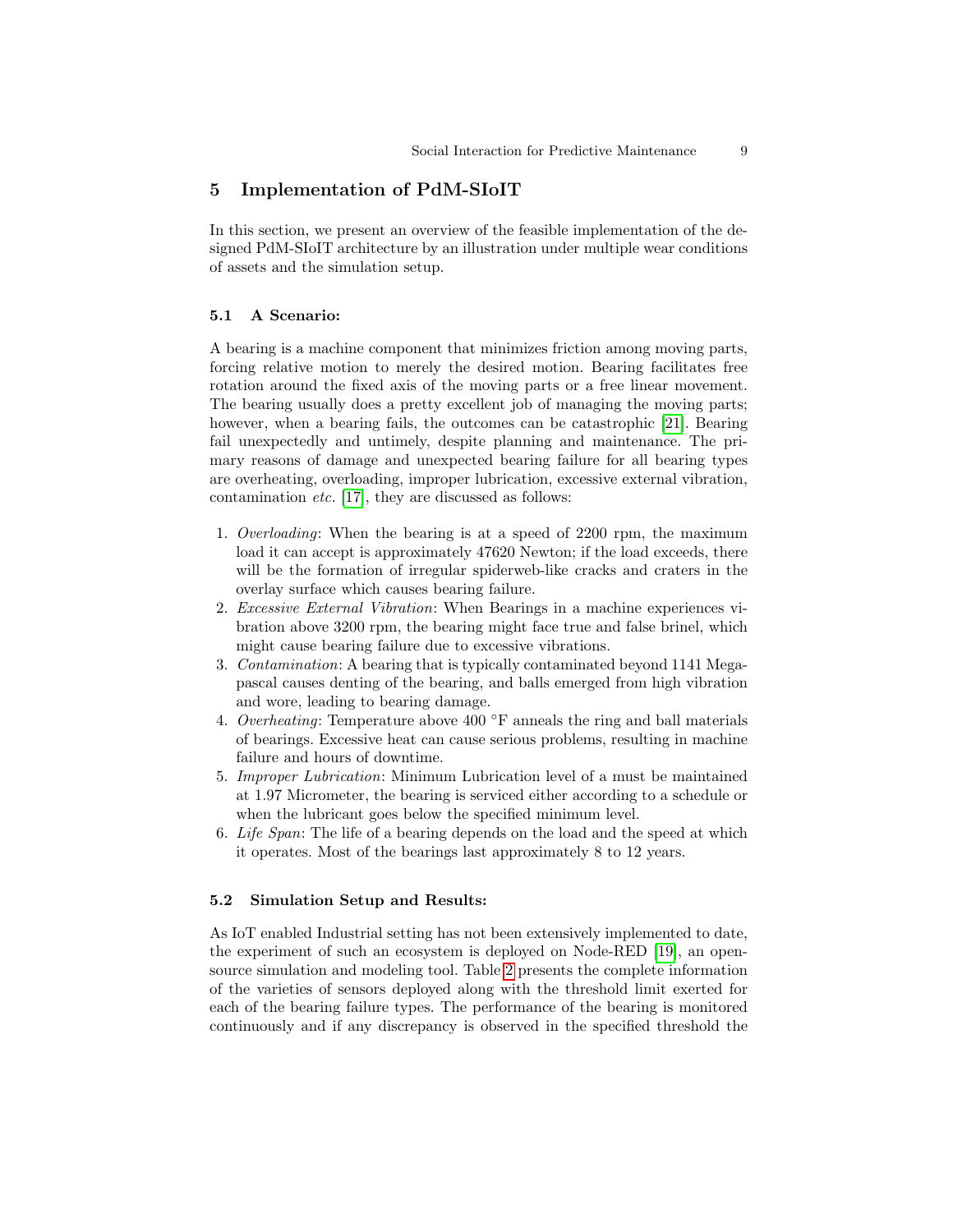| Sensor             | Description        | Unit                                 | Threshold<br>Limit |
|--------------------|--------------------|--------------------------------------|--------------------|
| Temperature Sensor | Temperature Value  | Fahrenheit $(^{\circ}F)$             | 400                |
| Pressure Senors    | Fatigue limit      | Newton $(N)$                         | 47620              |
| Smart oil Sensor   | Lubrication level  | Micrometer $(\mu m)$                 | $1.97$ (min)       |
| Vibration sensor   | External Vibration | Revolutions per minute 3600<br>(rpm) |                    |
| RPM Sensor         | Contamination      | MegaPascal (MPa)                     | 1141               |

<span id="page-9-0"></span>Table 2. Sensor Description for Bearing Threshold Monitoring



<span id="page-9-1"></span>Fig. 4. Alerts Generated using NodeRED Simulation Tool

system sends alerts to the dedicated maintenance personnel regarding the fundamental specification of action. Fig. [4](#page-9-1) depicts the example of alerts generated in the event of any exceptional behavior with the help of NodeRED simulator.

Simultaneously besides creating alerts the system also regularly predicts the RUL of the bearing, so that the maintenance can be planned in advance. The dataset used in this Experiment is from Prognostics and Health Management (PHM08) [\[20\]](#page-11-14), which includes time series data. The dataset is separated into training and test datasets. It comprises twenty-one sensor measurements and three operational settings of an engine with varying degrees of initial wear and manufacturing variation. We develop a data-driven method to predict the RUL of a machine that deteriorates from an unknown primary state to failure. The proposed method uses the data from the training set, then the performance of the RUL prediction using testing data is evaluated. The solution employs an advanced, recurrent neural network to improve the prediction accuracy of the bearings remaining life. To reliably evaluate the fault diagnosis of a bearing, along with accuracy we compare the other metrics such as, preision, recall and F1-Score as shown in Table [3.](#page-10-5)

We see that the deep learning model results are better than the template when analyzing the above test results in the predictive maintenance template. It should be noted that the dataset used here is minimal, and deep learning models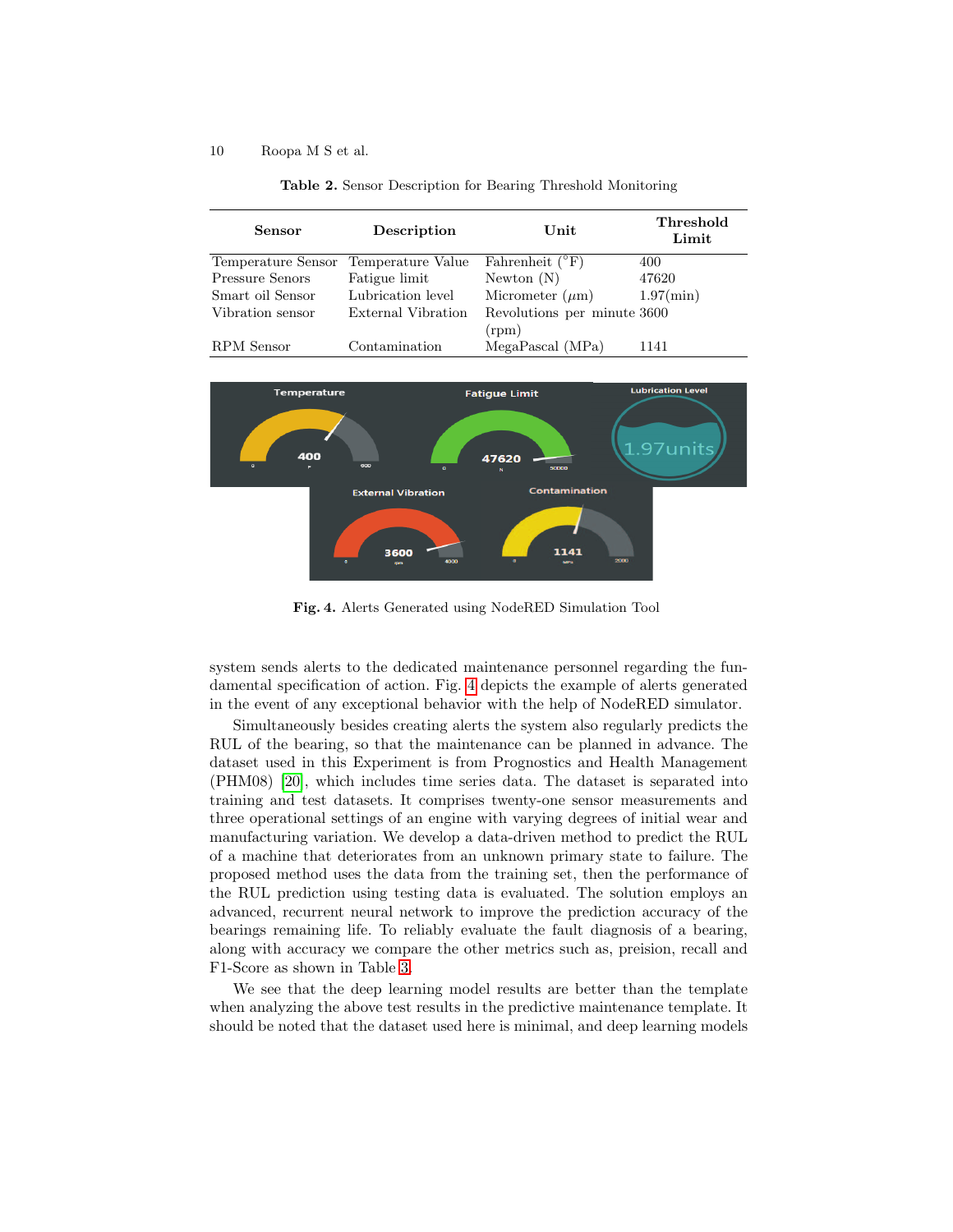| Model                  | Precision | Recall | F <sub>1</sub> -Score | Accuracy |
|------------------------|-----------|--------|-----------------------|----------|
| Deep Learning<br>Model | 0.960000  | 0.96   | 0.960000              | 0.978495 |
| Template Model         | 0.952381  | 0.80   | 0.869565              | 0.940000 |

<span id="page-10-5"></span>Table 3. Results

are known to offer excellent results with large datasets, so more massive datasets should be used for a more fair comparison.

### 6 Conclusions

In this paper, the inclusion of Social interactions into the industry settings for predictive maintenance is envisioned. A novel architecture for Predictive Maintenance in SIoIT systems is introduced to monitor future failure by keeping the companies prepared and allows them to plan even before the failure occurs. An ontological model is constructed to describe various relationships in the prediction of multiple factors that might cause an asset failure. To implement the proposed PdM-SIoIT architecture, the failure condition of an essential machine element, i.e. a bearing is discussed as an example. The simulation model is developed to detect the failure condition and predict the remaining life of a bearing. Further, we intend to implement the recommended scheme in the actual manufacturing settings and exploit the other deep learning techniques to improve prediction accuracy.

### References

- <span id="page-10-0"></span>1. Civerchia, F., Bocchino, S., Salvadori, C., Rossi, E., Maggiani, L., & Petracca, M. Industrial Internet of Things monitoring solution for advanced predictive maintenance applications. Journal of Industrial Information Integration 7, pp. 4-12 (2017)
- <span id="page-10-1"></span>2. Zhu, K., & Liu, T. Online tool wear monitoring via hidden semi-Markov model with dependent durations. IEEE Transactions on Industrial Informatics 14(1), pp. 69-78 (2017)
- <span id="page-10-2"></span>3. Wang, Y., Peng, Y., Zi, Y., Jin, X., & Tsui, K. L. A two-stage data-driven-based prognostic approach for bearing degradation problem. IEEE Transactions on Industrial Informatics 12(3), pp. 924-932 (2016)
- <span id="page-10-3"></span>4. Roopa, M. S., Pattar, S., Buyya, R., Venugopal, K. R., Iyengar, S. S., & Patnaik, L. M. Social Internet of Things (SIoT): Foundations, thrust areas, systematic review and future directions. Computer Communications 139, pp. 32-57 (2019)
- 5. Roopa, M. S., Valla, D., Buyya, R., Venugopal, K. R., Iyengar, S. S., & Patnaik, L. M. SSSSS: Search for Social Similar Smart Objects in SIoT. In 2018 Fourteenth International Conference on Information Processing (ICINPRO) pp. 1-6 (2018)
- <span id="page-10-4"></span>6. Roopa, M.S., Siddiq, A., Buyya, R., Venugopal, K.R., Iyengar, S.S. and Patnaik, L.M., Dynamic Management of Traffic Signals through Social IoT. Procedia Computer Science 171, pp. 1908-1916 (2020)